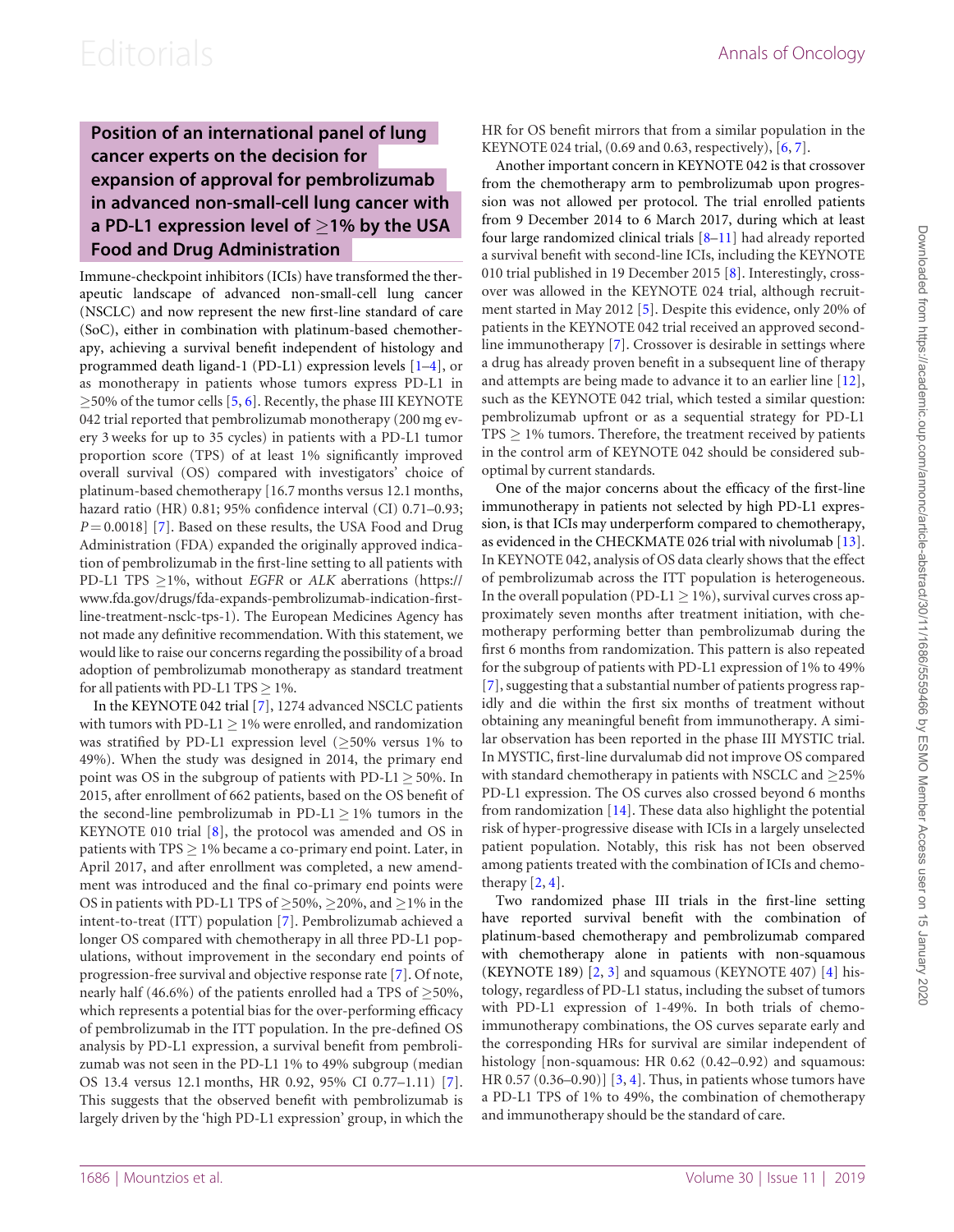Some clinicians may argue that pembrolizumab monotherapy could represent an effective and better-tolerated alternative to the more toxic chemo-immunotherapy combination, mainly in the frail population, such as elderly patients or patients with an Eastern Cooperative Oncology Group (ECOG) performance status (PS) of 2. However, KEYNOTE 042 only enrolled patients suitable for chemotherapy, with an ECOG PS 0-1 and median age was 63 years [[7](#page-2-0)]. A recent pooled analysis reported survival benefit with pembrolizumab compared with chemotherapy in patients aged  $\geq$ 75 years [\[15](#page-2-0)]. Yet, only a randomized clinical trial may define the real benefit in these specific populations.

From a regulatory aspect, it is likely that the recent FDA approval was given on the basis of comparable efficacy and better tolerability of pembrolizumab compared with chemotherapy, especially for the PD-L1 1% to 49% subgroup. Nevertheless, new drug approvals, based only on P values, without consideration to the dynamic evolution of survival curves, are challenging. In the era of personalized medicine, grouping all patients together based on a solitary—and rather imperfect—biomarker, without attempting to identify confounding determinants of efficacy, may represent a step back in our efforts to implement precision oncology. As an illustrative example, crossing survival curves in the historical IPASS study [\[16](#page-2-0)] prompted further investigation to identify potential determinants of efficacy of epidermal growth factor receptor inhibitors, leading to the identification of activating EGFR mutations as a robust predictive biomarker.

Finally, financial toxicity is an important issue with novel anticancer therapies. To preserve the sustainability of our health care systems, it is important to apply robust biomarkers for proper patient selection to achieve cost-effective strategies. In this sense, the Magnitude of Clinical Benefit Scale, developed by the European Society for Medical Oncology (ESMO), is a useful tool for the evaluation of new anti-cancer treatments. According to this scale (Form 2A, MCBS version 1.1, [\[17\]](#page-2-0)), pembrolizumab in the ITT population of the KEYNOTE 042 trial receives a score of 2, which translates into a treatment without substantial clinical benefit, unlikely to affect clinical practice. On the contrary, in patients with PD-L1  $\geq$  50% from the KEYNOTE 024 trial, pembrolizumab receives a score of 5, illustrating the difference on the magnitude of clinical benefit between the two trials and the value of a robust biomarker.

In conclusion, despite the statistically positive results of the KEYNOTE 042 trial, we are concerned that pembrolizumab monotherapy may not represent the best treatment strategy for patients with tumor PD-L1 of 1% to 49%, as they may be harmed by rapid progression on treatment. Until trials can further guide us to better identify which patients can benefit from single-agent pembrolizumab, the combination of chemotherapy with ICIs should be considered the SoC for the PD-L1 TPS 1-49% subgroup.

G. Mountzios<sup>1\*</sup>, J. Remon<sup>2</sup>, S. Novello<sup>3</sup>, N. Blais<sup>4</sup>, R. Califano<sup>5,6</sup>, T. Cufer<sup>7</sup>, A. M. Dingemans $^8$ , S. V. Liu $^9$ , N. Peled $^{10}$ , N. A. Pennell $^{11}$ , M. Reck<sup>12</sup>, C. Rolfo<sup>13</sup>, D. Tan<sup>14</sup>, J. Vansteenkiste<sup>15</sup>, H. West<sup>16</sup> & B. Besse<sup>17,18</sup>

<sup>1</sup>Department of Medical Oncology, Henry Dunant Hospital Center, Athens, Greece; <sup>2</sup>Department of Medical Oncology, CIOCC HM Delfos Hospital, Barcelona, Spain; <sup>3</sup>Department of Oncology, University of Turin, AOU San Luigi, Orbassano, Italy; <sup>4</sup> Centre Hospitalier

# Annals of Oncology **Editorials**

Universitaire de Montréal, University of Montreal, Montreal, Canada; <sup>5</sup>Department of Medical Oncology, The Christie NHS Foundation Trust, Manchester; <sup>6</sup>Division of Cancer Sciences, University of Manchester, Manchester, UK; <sup>7</sup>University Clinic Golnik, Medical Faculty Ljubljana, Slovenia; <sup>8</sup>Department of Respiratory Medicine, Maastricht University Medical Center, Maastricht and Erasmus Medical Center, Rotterdam, The Netherlands; <sup>9</sup>Lombardi Comprehensive Cancer Center, Georgetown University, Washington, USA; <sup>10</sup>Soroka Medical Center and Ben-Gurion University, Beer-Sheva, Israel; <sup>11</sup>Hematology and Medical Oncology, Cleveland Clinic Taussig Cancer Institute, Cleveland, USA; <sup>12</sup>Lung Clinic Grosshansdorf, Airway Research Center North, German Center for Lung Research, Grosshansdorf, Germany; <sup>13</sup>Greenebaum Comprehensive Cancer Center, University of Maryland School of Medicine, Baltimore, USA; 14Division of Medical Oncology, National Cancer Centre, Singapore; 15Respiratory Oncology Unit, University Hospital KU Leuven, Leuven, Belgium; <sup>16</sup>Department of Medical Oncology, City of Hope Comprehensive Cancer Center, Duarte, USA; 17Cancer Medicine Department, Institut Gustave Roussy, Villejuif; 18Universite´ Paris-Saclay, Orsay, France (\*E-mail: gmountzios@gmail.com)

#### Funding

None declared.

#### **Disclosure**

GM received honoraria/consultancy from AstraZeneca, Roche, Pfizer, BMS, MSD, Takeda, Boehringer, Merck, Novartis, Amgen; received travel fees from AstraZeneca, Roche, Pfizer, BMS, MSD, Takeda, Boehringer, Merck, Novartis, Astellas, Pierre Fabre. JR: Other from MSD (advisory), other from BOEHRINGER (advisory), other from PFIZER (advisory), personal fees and other from OSE IMMUNOTHERAPEUTICS (travel), other from BMS (travel and advisory), other from ASTRAZENECA (travel and advisory), other from ROCHE (travel), outside the submitted work. SN is a advisor/speaker bureau for Astra Zeneca, BI, Celgene, Eli Lilly, MSD, Takeda, Pfizer, Roche, BMS, Abbvie. NB is a consultant honorarium to Pfizer, AZ, BMS, Merck, BI, Novartis, Takeda, Sanofi, Roche; received research grants from CCTG, Astra Zeneca. RC received honoraria and consultancy fees from AstraZeneca, Boehringer Ingelheim, Lilly Oncology, Roche, Pfizer, MSD, BMS, Takeda, and Novartis. TC received honoraria for lectures and advisory board consultations from AstraZeneca. AMD is an advisory board member of BMS, MSD, Roche, Eli Lilly, Takeda, Pfizer, Boehringer Ingelheim (all institution); received research grant from BMS (institution); received research support from Abbvie (institution). SL is an advisory board/consultant of Apollomics, AstraZeneca, Boehringer Ingelheim, Bristol-Myers Squibb, Celgene, G1 Therapeutics, Genentech/Roche, Guardant Health, Heron, Ignyta, Inivata, Janssen, Lilly, Merck, Pfizer, Regeneron, Taiho (DSMB), Takeda/Ariad, Tempus; received research grant (institution) from Alkermes, AstraZeneca, Bayer, Blueprint, Bristol-Myers Squibb, Clovis, Corvus, Debiopharm, Esanex, Genentech/ Roche, Ignyta, Lilly, Lycera, Merck, Molecular Partners, OncoMed, Pfizer, Rain Therapeutics. NP is an advisor for and honorarium from AstraZeneca, AID Genomics, Boehringer-Ingelheim, BMS, E.Lilly, MSD, Novartis, Pfizer, Roche,